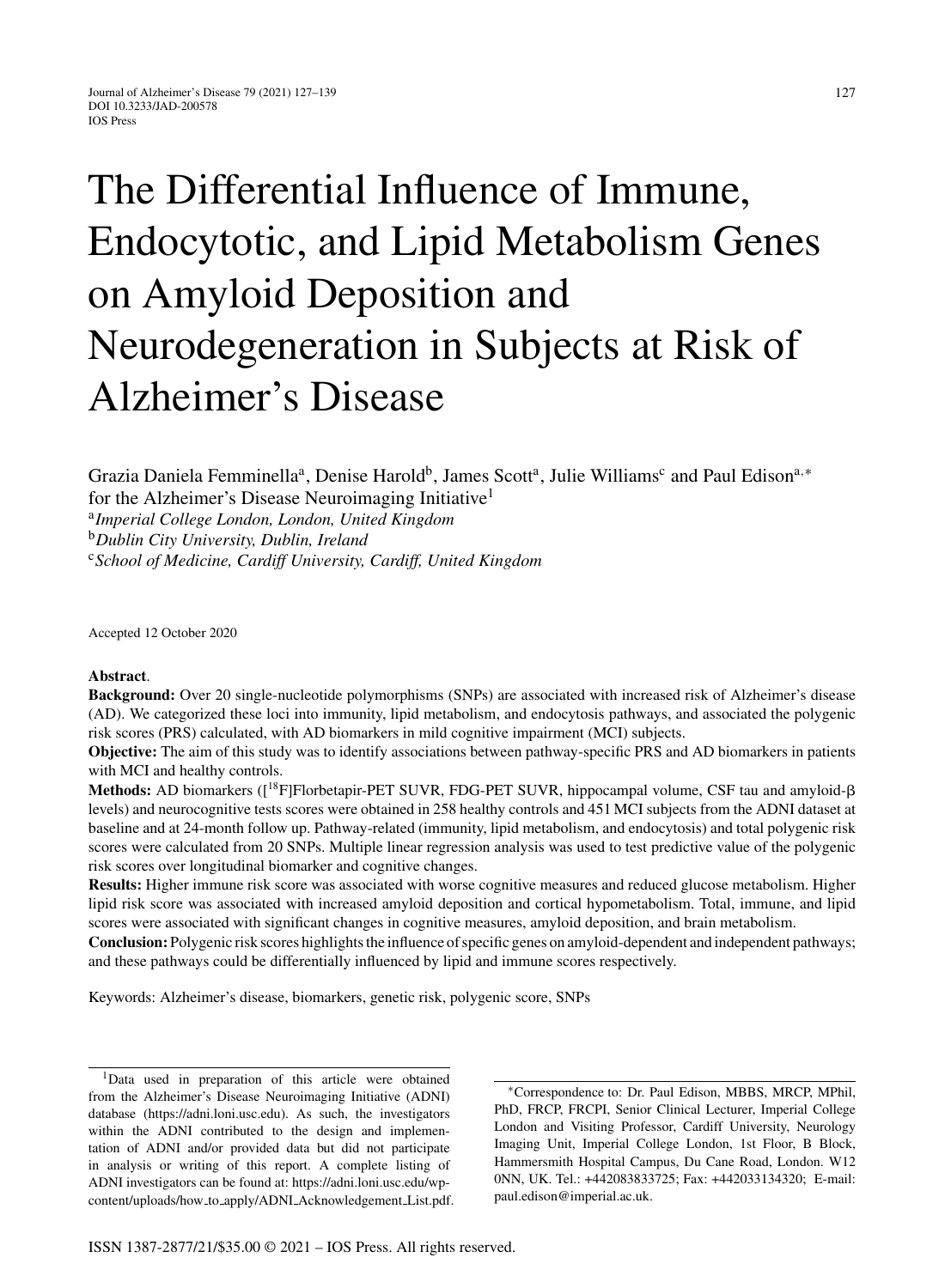#### **INTRODUCTION**

Alzheimer's disease (AD) is the most common cause of dementia affecting individuals over 65 years of age [1]; 50 million people have dementia worldwide, and there are nearly 10 million new cases every year [2]. With the aging population, the burden of AD on healthcare systems and society is set to rise [3, 4]. The failure of clinical trials to improve cognitive function and halt disease progression in AD, together with the demonstration of a long preclinical phase of the disease, highlights the need for early intervention, and indeed challenges our understanding of the disease.

Subjects with mild cognitive impairment (MCI) are at increased risk of developing AD dementia with 50% of amyloid positive MCI subjects converting to AD within 2 years [5, 6]. Thus, predicting which MCI patients will actually progress is of utmost importance, which is now helped by biomarkers including cerebrospinal fluid (CSF) levels of amyloid- $\beta$  (A $\beta$ ) and tau, and neuroimaging modalities [7, 8].

Individual risk for AD is determined by genetic, environmental, and demographic factors, as well as interactions among them [9]. Unlike familial AD, where genetic mutations in *APP*, *PSEN1*, and *PSEN2* are mostly fully penetrant and of autosomal dominant inheritance, sporadic AD (sAD) also has significant heritability [10]. Inheritance of the  $\varepsilon$ 4 allele of the apolipoprotein E (*APOE*) is the most important genetic risk factor for sAD, increasing risk 3-fold in heterozygotes and 15-fold in homozygotes [11].

Recently, genome wide association studies (GWAS) have been able to identify over 30 risk loci associated with the development of sAD [12–18]. Although the effect of the single locus might be small, a polygenic risk score (PRS) allows us to evaluate the combined effects of gene variants. To date, several studies have used this polygenic approach to estimate the risk of AD progression and to evaluate the association of AD genetic risk with endophenotypes of the disease. Harrison et al. have demonstrated the association between a total PRS and hippocampal thinning in healthy individuals [19]. Other studies have shown that an association exists between PRS and CSF biomarkers and disease progression [20], as well as between PRS and plasma inflammatory biomarkers [21]. A PRS can improve the diagnostic accuracy of *APOE* alone at identifying AD cases [22], predict the age of AD onset [23], and can generally improve risk prediction in healthy older adults [24, 25]. Moreover, a PRS has

been demonstrated to predict cognitive decline and neurodegeneration in subjects at risk of AD [26]. Recently, pathway-specific PRS have been associated with AD biomarkers, grouping risk loci together according to their biological functions [27] and, in some cases, finding that pathway-specific PRS might hold higher predictive value over total PRS [28].

In this study we categorized 20 of the single nucleotide polymorphisms (SNPs) susceptibility loci into the three pathways of endocytosis, immunity, and lipid metabolism to create a PRS for each of them, and also a total PRS. We selected SNPs identified by the International Genomics of Alzheimer's Project (IGAP) [12, 14]. The immune pathway contained nine loci (*CR1, INPP5D, MEF2C, HLA-DRB5/HLA-DRB1, EPHA1, CLU, MS4A6A, ABCA7, CD33*), the endocytosis pathway contained six loci (*BIN1, CD2AP, EPHA1, PICALM, SORL1, CD33*), and the lipid pathway contained three (*CLU, SORL1, ABCA7*), with five loci overall contributing to more than one pathway. The total PRS comprised all the above plus seven variants that, due to lack of strong biological evidence, were not attributed to any of the specific pathways (*NME8, ZCWPW1, PTK2B, CELF1, FERMT2, SLC24A4/RIN3, CASS4*). These were compared against the main pathological substrates of AD: amyloid deposition (CSF  $\overrightarrow{AB}$  and amyloid PET), tau aggregation (CSF phosphorylated tau), and neurodegeneration (CSF total tau, fludeoxyglucose (FDG) PET and MRI volumes). The aim was to identify possible associations between pathway-specific PRS and AD biomarkers in patients with MCI and healthy controls. To date, no previous study has compared PRS to such an extensive range of biomarkers [20, 24, 29].

## **METHODS**

Data collection was downloaded from the Alzheimer's Disease Neuroimaging initiative (ADNI) from October 2017 to December 2017. ADNI is an ongoing international longitudinal study aimed at the identification of markers for the early detection and monitoring of AD such as proteomics, CSF tau and amyloid, MRI, FDG and tau PET scans, including baseline demographics of healthy controls (HC), MCI, and AD subjects. According to the ADNI guidelines, MCI is defined by a Mini-Mental State Examination (MMSE) score of 24–30, an education adjusted cut-off on the Logical Memory II subscale from the Wechsler Memory Scale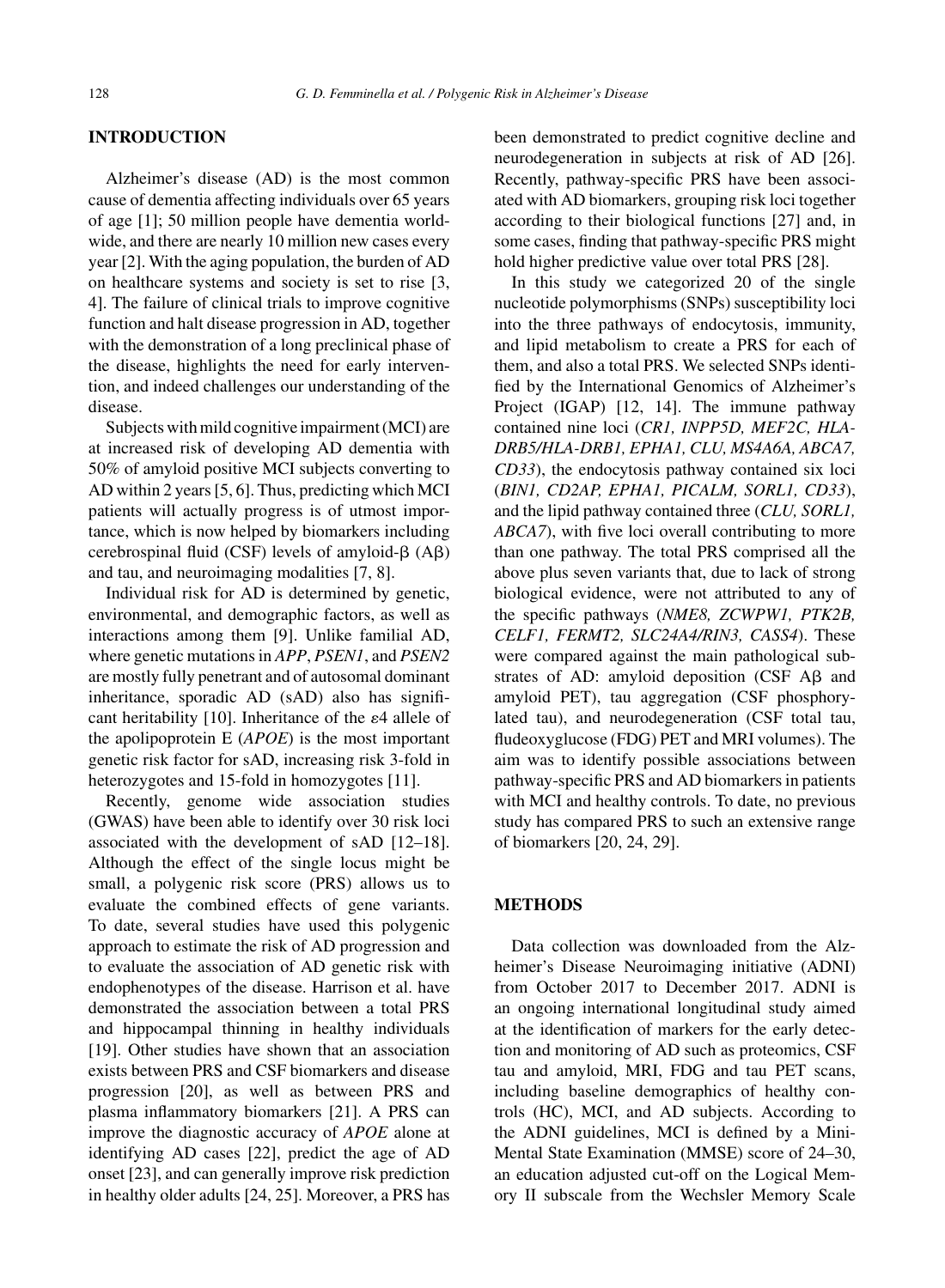clinical dementia rating scale (CDR) of 0.5, and preserved daily functioning at home confirmed by a study partner. For this study, we included FDG-PET and amyloid ([<sup>18</sup>F]Florbetapir) PET standard uptake value ratio (SUVR), hippocampal volumes,  $CSF$  total and phosphorylated tau,  $CSF$  A $\beta$ , neurocognitive tests (ADAS COG-11 and 13, CDR-SB, MMSE),*APOE4* status, and level of education, which were obtained from the ADNI dataset. We retrieved baseline and 24-months follow up data for 258 HC and 451 MCI subjects.

For Florbetapir scans,  $370 \text{ MBq} (10.0 \text{ mCi}) \pm 10\%$ of tracer was injected, and scans were acquired in  $4 \times 5$  min frames with acquisition time of 50–70 min post-injection. For, FDG PET, 185 MBq (5.0 mCi)  $\pm 10\%$  of tracer was injected and scans were acquired for 30 min  $(6 \times 5 \text{ min}$  frames) with an acquisition time of 30–60 min post-injection. For image processing, either six 5-min frames (ADNI1) or four 5-min frames (ADNI GO/2) are acquired 30 to 60 min postinjection. Each extracted frame is co-registered to the first extracted frame of the raw image file (frame acquired at 30–35 min post-injection). Co-registered image is generated simply by averaging different time frames.

FDG-PET scans were analyzed using target to pons ratio as detailed in the ADNI protocol which provided SUVR for a set of pre-defined regions of interest (MetaROIs) based on coordinates cited frequently in other FDG studies comparing AD, MCI, and normal subjects and including left and right temporal lobe, left and right angular gyrus and the posterior cingulate. SUVR for FDG uptake were calculated using a pons/vermis reference region [30]. [<sup>18</sup>F]Florbetapir-PET scans provided SUVR values for the frontal, parietal and temporal lobe, cingulate gyrus, the medial temporal lobe (MTL), for both the left and right side and the total cortical amyloid load, using the cerebellum as a reference region [31]. All regional values were derived from ADNI dataset. Data for hippocampal volume were derived from 3D-MPRAGE MRI scans using a semi-automated hippocampal volumetry tool.

Available genotype data for the ADNI cohort (818 individuals genotyped on the Illumina Omni2.5 array) was downloaded from the ADNI website and subjected to quality control. Individuals were excluded if they had a call rate <98%, were outliers on principal components analysis based on a pairwise identity by descent matrix, or were related to another genotyped ADNI participant at the level of first cousin or closer. Variants were excluded

if they departed from Hardy-Weinberg equilibrium  $(p<10^{-4})$ . As not all susceptibility SNPs identified through GWAS had been genotyped on the Illumina Omni2.5 array, IMPUTE2 was used to impute genotypes for these variants, using 1,000 Genomes haplotypes as a reference panel (Phase I integrated variant set release (produced using SHAPEIT2) in NCBI build 37 coordinates). All missing variants were successfully imputed with info scores >0.95. Imputed dosage data was converted to hard-called genotypes using GTOOL.

Immune, endocytotic, and lipid genome-wide significant PRS (GWS-PRS) were calculated in PLINK, based on 20 of the SNPs common variants identified by the meta-analysis conducted by the IGAP [12, 14] (see Supplementary Table 1 for the SNPs assigned to each pathway-specific score). Moreover, a total GWS-PRS was calculated. Weighted risk scores were calculated per person as the sum of the product of the number of risk alleles of the selected SNPs and the natural log of the corresponding odds ratio reported in the IGAP meta-analysis [12, 14]. To compare subjects with high or low GWS-PRS, the 10th and 90th percentile of each of the scores were calculated, with an approach also used by others [26].

Statistical analysis was performed using SPSS 25. Normality was evaluated with Kolmogorov-Smirnov test on the whole population. The total, immune, and endocytotic GWS-PRS were normally distributed, while the lipid GWS-PRS did not follow a normal distribution. Independent sample t test was used to compare normally distributed variables at baseline and paired sample t tests to determine significant difference at follow up. When the sample variable was non-linear, non-parametric Mann-Whitney U test was used. Simple linear regression was performed for normally distributed variables and Spearman's rank test was used to test correlation between the lipid GWS-PRS and biomarkers. Multiple linear regression analysis was conducted on the delta variables of biomarkers and cognitive measures testing the different GWS-PRS as predictors, with or without *APOE4* status, and adjusting for age and gender.

# **RESULTS**

The baseline characteristics of the HC and MCI groups are shown in Table 1. As expected, the MCI group was significantly impaired in the neuropsychometric tests evaluated, compared to the HC. The number of *APOE4* carriers was similar between HC and MCI. Interestingly, the mean total and immune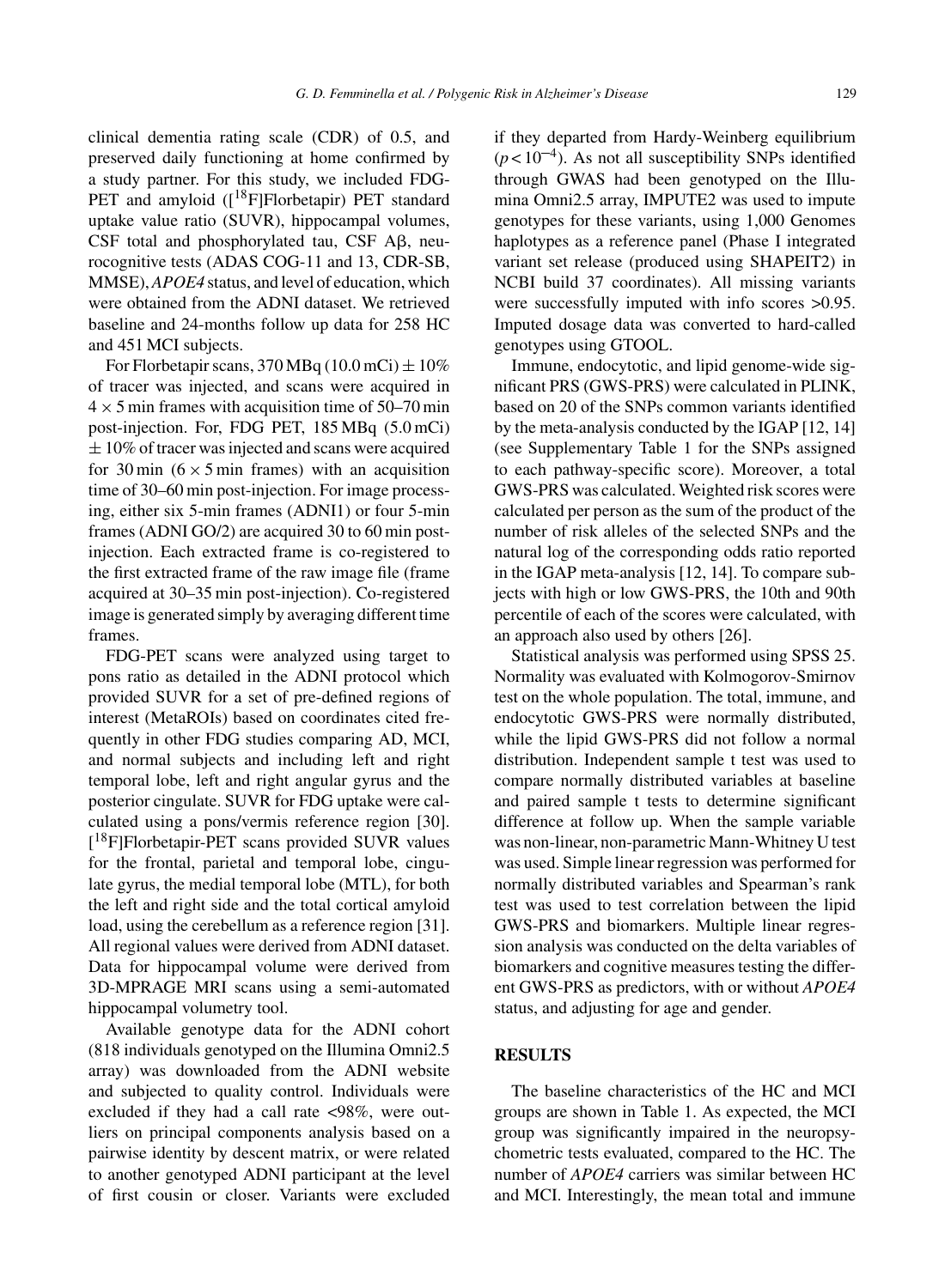|                                      | HС           |     | MCI             |     |
|--------------------------------------|--------------|-----|-----------------|-----|
|                                      |              | N   |                 | N   |
| Male $n$ (%)                         | 131 (50.78)  | 258 | 271 (60.09)     | 451 |
| Age mean (SD) (years)                | 74.71 (5.49) | 258 | $72.52(7.41)^*$ | 451 |
| GWS SNP score mean (SD)              | 1.23(0.16)   | 258 | $1.25(0.16)^*$  | 451 |
| Immune SNP score mean (SD)           | 0.42(0.11)   | 258 | $0.44(0.11)^*$  | 451 |
| Endocytotic SNP score mean (SD)      | 0.55(0.11)   | 258 | 0.56(0.10)      | 451 |
| Lipid metabolism SNP score mean (SD) | 0.36(0.07)   | 258 | 0.37(0.08)      | 451 |
| CDR-SB mean (SD)                     | 0.03(0.14)   | 258 | $1.43(0.86)^*$  | 451 |
| $ADAS11$ mean $(SD)$                 | 5.85(2.90)   | 258 | $9.57(4.31)^*$  | 450 |
| ADAS13 mean (SD)                     | 9.16(4.21)   | 258 | $15.34(6.62)^*$ | 448 |
| MMSE mean (SD)                       | 29.07 (1.16) | 258 | $27.92(1.67)^*$ | 451 |
| ApoE4 Non carrier $n$ (%)            | 175 (67.8)   | 258 | 259(57.4)       | 451 |
| ApoeE4 Heterozygous $n$ (%)          | 72(27.9)     | 258 | 158 (35.0)      | 451 |
| ApoeE4 Homozygous $n$ (%)            | 11(4.3)      | 258 | 34 (7.5)        | 451 |
| Years of Education mean (SD)         | 16.43(2.64)  | 258 | 16.01(2.9)      | 451 |
| Hx of Smoking $n$ (%)                | 104(40.30)   | 258 | $182(40.4)^*$   | 451 |
| Right handed $n$ (%)                 | 240 (93.0)   | 258 | 408 (90.5)      | 451 |

Table 1 Baseline characteristics of healthy controls and MCI subjects

∗Significant difference between HC and MCI at *p* < 0.05 Data displayed in the table is represented as mean (standard deviation), or number (percentage). N, number of total available subjects for which data was available; HC, healthy controls; MCI, mild cognitive impairment.

| Table 2                                                  |
|----------------------------------------------------------|
| Baseline biomarkers of healthy controls and MCI subjects |

|                                                     | HC               |     | MCI               |     |
|-----------------------------------------------------|------------------|-----|-------------------|-----|
|                                                     |                  | N   |                   | N   |
| $[{}^{18}F]$ Florbetapir Frontal lobe mean (SD)     | 1.30(0.28)       | 141 | $1.39(0.30)^*$    | 301 |
| $[{}^{18}F]$ Florbetapir Parietal lobe mean (SD)    | 1.32(0.28)       | 141 | $1.40(0.30)^{*}$  | 301 |
| $[{}^{18}F]$ Florbetapir Temporal lobe mean (SD)    | 1.23(0.25)       | 141 | $1.30(0.27)^{*}$  | 301 |
| $[{}^{18}F]$ Florbetapir Cingulate gyrus mean (SD)  | 1.42(0.29)       | 141 | $1.50(0.31)^{*}$  | 301 |
| $[{}^{18}$ F Florbetapir Left MTL mean (SD)         | 1.22(0.27)       | 141 | $1.31(0.28)^*$    | 301 |
| $[{}^{18}F]$ Florbetapir Right MTL mean (SD)        | 1.26(0.25)       | 141 | $1.33(0.29)^{*}$  | 301 |
| $CSF AB$ mean $(SD)$                                | 211.61 (59.68)   | 16  | 178.07 (55.80)    | 27  |
| $CSF$ tau mean $(SD)$                               | 78.3 (51.66)     | 16  | 93.47 (40.34)     | 27  |
| $CSF$ p-tau mean $(SD)$                             | 33.95 (18.85)    | 16  | 45.87 (27.68)     | 27  |
| L Hippocampal volume mean $(SD)$ (mm <sup>3</sup> ) | 2315.20 (291.02) | 19  | 1901.01 (361.07)* | 19  |
| R Hippocampal volume mean $(SD)$ (mm <sup>3</sup> ) | 2253.31 (358.51) | 19  | 1909.00 (440.25)* | 19  |
| FDG Left angular gyrus mean (SD)                    | 1.32(0.12)       | 190 | $1.26(0.16)^*$    | 373 |
| FDG Right angular gyrus mean (SD)                   | 1.31(0.13)       | 190 | $1.26(0.15)^{*}$  | 373 |
| FDG Posterior cingulate gyrus mean (SD)             | 1.39(0.14)       | 190 | $1.36(0.17)^{*}$  | 373 |
| FDG Left Temporal lobe mean (SD)                    | 1.27(0.13)       | 190 | $1.21(0.14)^*$    | 373 |
| FDG Right Temporal lobe mean (SD)                   | 1.24(0.12)       | 190 | $1.20(0.12)^{*}$  | 373 |

∗Significant difference between HC and MCI at *p* < 0.05 Data displayed in the table is represented as mean (standard deviation), or number (percentage). N, number of total available subjects for which data was available; HC, healthy controls; MCI, mild cognitive impairment.

GWS-PRS were higher in MCI compared to HC, while the endocytotic and lipid metabolism PRS were similar between the two groups. There was no difference between males and females in terms of any of the GWS-PRSs scores, both in the group as a whole and in HC and MCI separately.

When looking at the baseline biomarkers (Table 2), the MCI showed significantly higher brain  $A\beta$ deposition compared to HC, as detected by  $[18F]$ Florbetapir-PET in all the predefined regions. Based on the cut-off of 1.1 for  $[1^8F]$ Florbetapir in composite cortical region [31], 48/139 HC and 159/297 MCI were  $\text{A}\beta$  positive. The CSF levels of  $\text{A}\beta$ , tau, and ptau were not significantly different between the two groups, although the CSF data were only available for a small subgroup of subjects (16 HC and 27 MCI). The biomarkers of neurodegeneration (hippocampal volume and FDG uptake in all the predefined regions) were significantly lower in MCI subjects compared to HC, as expected. When stratifying the population according to  $APOE4$  and  $\overrightarrow{AB}$  status, we found that  $APOE4 + /A\beta$ + subjects (*n* = 121) had signifi-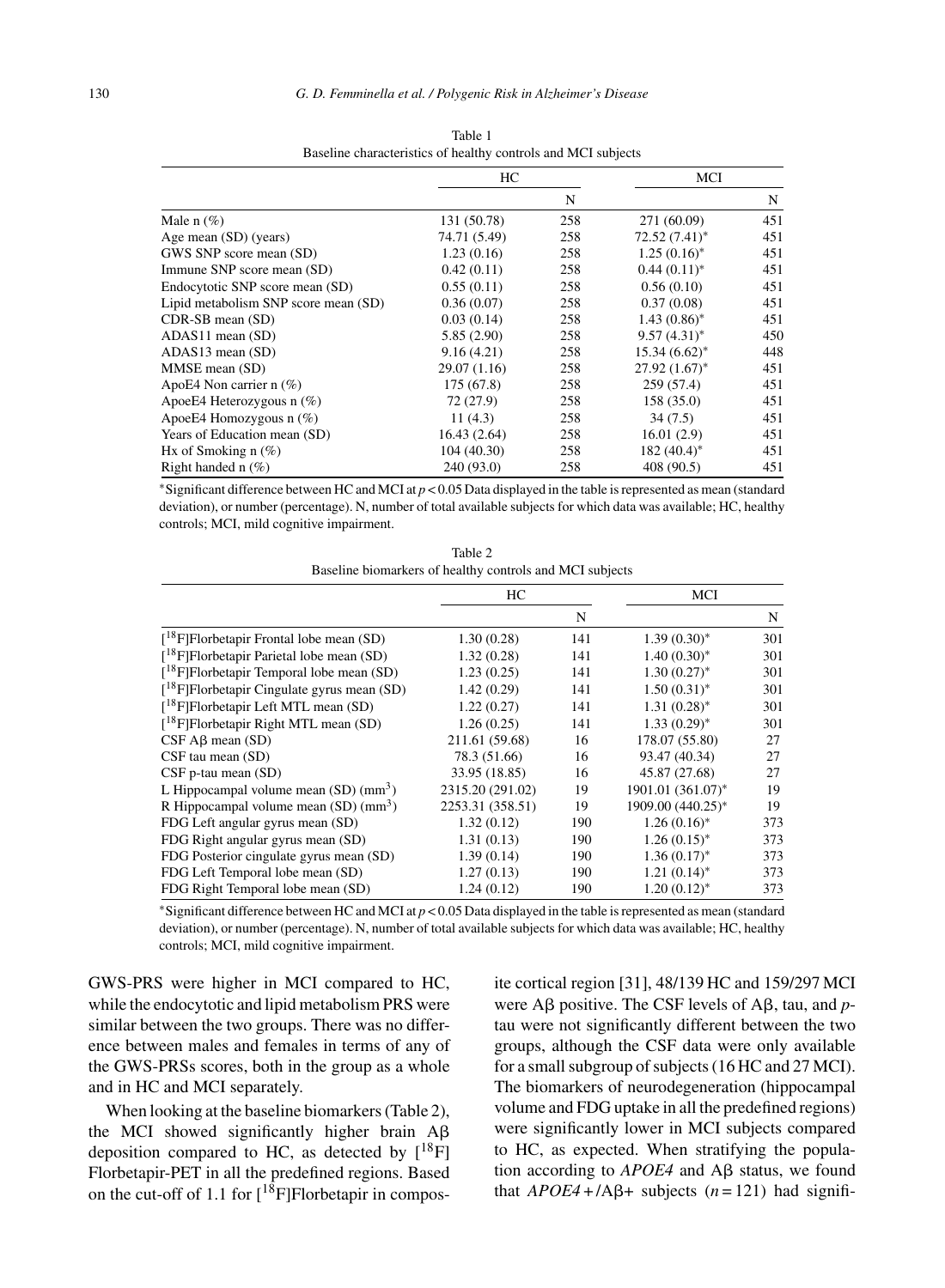

Fig. 1. Linear regression between genome-wide significant PRS and AD biomarkers. Direct association was shown between the immune PRS and [<sup>18</sup>F]Florbetapir uptake in frontal lobe (A) while significant inverse association was shown between the immune PRS and FDG uptake in the left angular gyrus (B). The endocytotic PRS showed a significant direct association with CSF tau levels (C). The total PRS showed significant inverse association with FDG uptake in the left angular gyrus (D).

cantly higher GWS-PRSs compared to APOE4-/Aß- $(n = 181)$  subjects.

To evaluate the relationship between the GWS-PRSs and biomarkers at baseline, we run linear regression between the immnune, endocytotic, lipid, and total GWS-PRS and both CSF and imaging biomarkers. As shown in Fig. 1, significant inverse association was shown between the immune GWS-PRS and FDG uptake in the left angular gyrus  $(r^2 = 0.01, p = 0.019)$ , while direct association were shown between the immune GWS-PRS and  $[18F]$ Florbetapir uptake in frontal, temporal, parietal, mid-temporal lobes and cingulate gyrus (correlation with frontal  $[{}^{18}F]$ Florbetapir uptake is shown in Fig. 1,  $r^2 = 0.02$ ,  $p = 0.00$ ). The total GWS-PRS showed significant inverse association with FDG uptake in the left angular gyrus  $(r^2 = 0.007,$  $p = 0.049$ ). The endocytotic GWS-PRS showed a significant direct association with CSF tau levels  $(r^2 = 0.13, p = 0.01)$ , while the lipid GWS-PRS did not show any significant correlations with any of the biomarkers.

To better clarify which biomarkers can be associated with the pathway-specific GWS-PRS, we compared the 10th and 90th percentile of each of the four GWS-PRS (total, immune, endocytotic, and lipid) to see how the low and high GWS-PRS groups differ in terms of biomarkers. The mean GWS-PRS values for 10th and 90th percentile and the number of subjects included in the percentile groups of each GWS-PRS are shown in Supplementary Table 2.

The 10th and 90th percentile groups of the total GWS-PRS differed significantly in terms of cognitive measures (CDR-SB, ADAS13, MMSE), [ 18F]Florbetapir uptake and CSF tau levels (Supplementary Table 3). The comparison between 10th and 90th percentile of the immune GWS-PRS indicated that the two groups differed in terms of cognitive measures (CDR-SB, ADAS11, ADAS13) and FDG uptake in the left angular gyrus (Supplementary Table 4). There were no significant differences in any of the biomarkers when comparing the 10th and 90th percentiles of the endocytotic GWS-PRS. The 10th and 90th percentile groups of the lipid GWS-PRS dif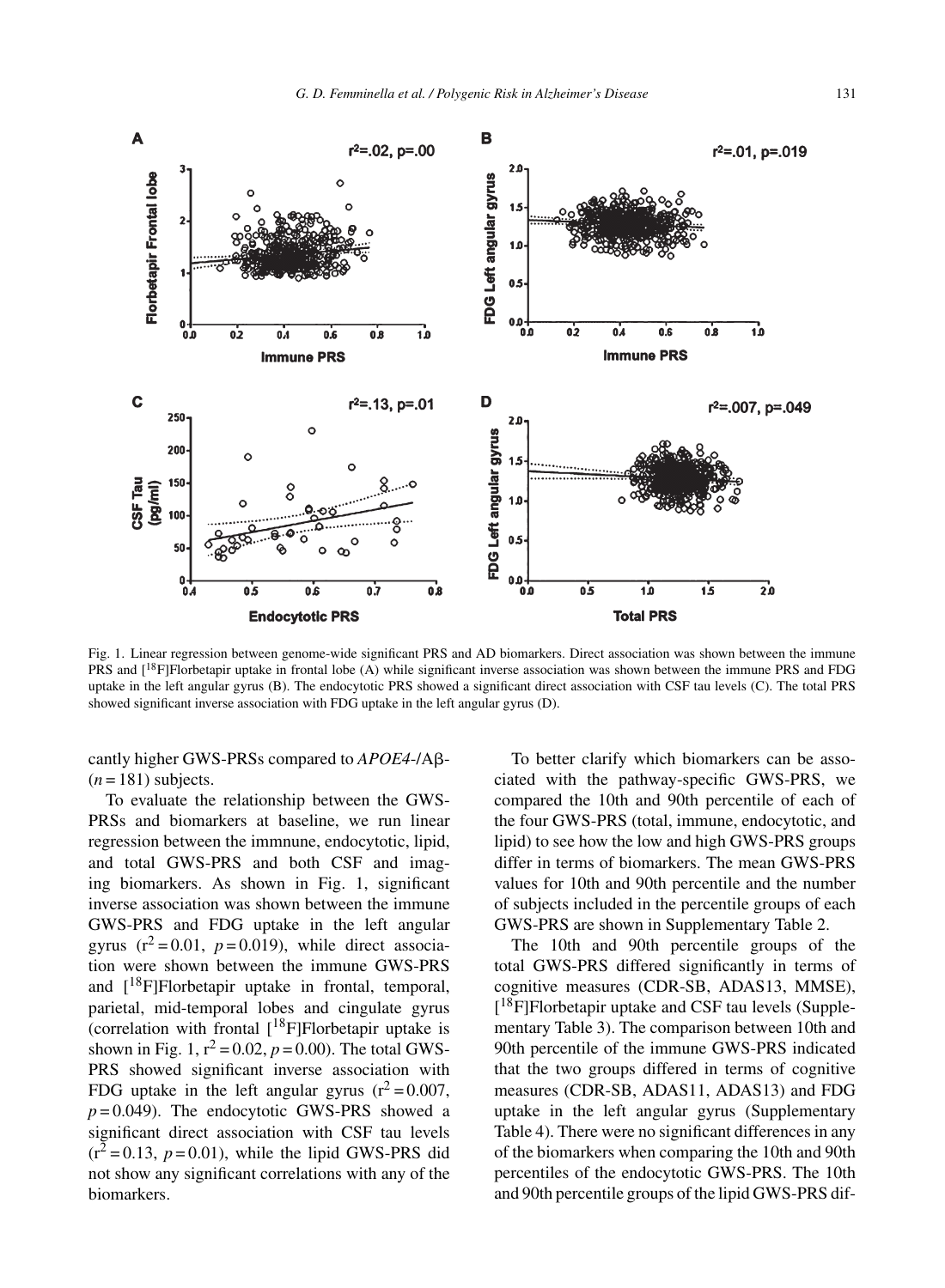fered significantly in terms of  $[18F]$ Florbetapir uptake in all the predefined regions and FDG uptake in the left temporal lobe (Supplementary Table 5).

The 10th and 90th percentile groups of total, immune, and endocytotic GWS-PRS did not differ in terms of prevalence of *APOE4* carriers, while there were significantly more *APOE4* carriers in the 90th percentile of lipid GWS-PRS compared to the 10th percentile group (56.4% versus 43.6%, *p* = 0.044). Moreover, the 10th and 90th percentile groups of total, lipid, and endocytotic GWS-PRS did not differ in terms of prevalence of MCI subjects compared to control subjects. However, there were significantly more MCI subjects in the 90th percentile immune GWS-PRS group compared to the 10th percentile group (60.4% versus 39.6%, *p* = 0.001).

In the whole population, the parameters that significantly changed from baseline to follow up were: CDR-SB, ADAS11, ADAS13, MMSE, CSF Aβ, CSF total tau, FDG uptake in all the predefined regions, [<sup>18</sup>F]Florbetapir uptake in all the predefined regions, left and right hippocampal volume (Supplementary Table 6).

We calculated delta variables for each of the above using the following formula:  $((xf - xi)/xi)^*100$ , where xf is the follow up value and xi is the baseline value.

Then we compared the delta variables between 10th and 90th percentile for each of the polygenic scores. The parameters showing significant differences are reported in Fig. 2.

Significant variations from baseline to follow up were observed in ADAS11 and ADAS13 scores, as well as in temporal FDG between 10th and 90th percentiles of total GWS-PRS.

A significant variation in MMSE scores and in frontal  $[$ <sup>18</sup>F]Florbetapir uptake was observed between 10th and 90th percentiles of immune GWS-PRS, while 10th and 90th percentiles of lipid GWS-PRS showed significant longitudinal changes in MMSE scores and FDG uptake in the left angular gyrus.

Moreover, on a subset of 367 subjects, we retrieved information on stability or clinical progression at 24 months. Overall, 33 subjects progressed (from HC to MCI or from MCI to AD) and 334 remained stable. When looking at baseline GWS-PRSs scores in stable subjects versus progressing subjects, we did not find significant differences in the scores.

Finally, we performed multiple regression analysis for each of the delta variables, building two models including each of the GWS-PRSs as a predictor, with or without *APOE4* carrier status. Significant associations were observed only for changes in CDR-SB and FDG uptake in posterior cingulate and left temporal lobe, as shown in Table 3. Interestingly, the immune GWS-PRS was an independent predictor of FDG longitudinal change in posterior cingulate and left temporal lobe, even when*APOE* was not included in the model. The immune GWS-PRS was not significantly associated with changes in amyloid deposition, CSF biomarkers or cognitive measures. The total GWS-PRS was a significant predictor of CDR-SB changes, while the lipid score was not independently associated with any changes in the biomarkers. Overall, the variance explained by the models, with or without *APOE* status, was between 1.9% and 3.3%.

## **DISCUSSION**

In this study we have demonstrated the association between GWS-PRS for critical molecular pathways involved in AD pathogenesis (immunity, endocytosis, and lipid metabolism) and biomarkers in a cohort of subjects at risk of AD. The calculation of the GWS-PRS has been performed based on the individual genetic risk from the 20 loci identified by IGAP. Our data indicate that higher immune GWS-PRS was associated with hypometabolism of the angular gyrus and worse cognitive performance at baseline and with increased longitudinal amyloid deposition. Moreover, immune GWS-PRS was an independent predictor of hypometabolism in the posterior cingulate and left temporal lobe. A higher lipid GWS-PRS was associated with increased cortical amyloid uptake and left temporal hypometabolism at baseline and with longitudinal reduction in FDG uptake. The endocytotic GWS-PRS correlated with baseline total CSF tau levels but not with longitudinal changes in any of the biomarkers, neither with baseline differences between high and low GWS-PRS. The total GWS-PRS, which includes all the 20 SNP scores, was associated with worse cognitive performance and higher total CSF tau levels at baseline, and with longitudinal changes in cognitive measures and temporal hypometabolism. Moreover, the total GWS-PRS was an independent predictor of CDR-SB longitudinal changes. To our knowledge, this is the first study aiming at evaluating all these biomarkers profiles changes in the AD risk trajectory and their association with gene variations grouped according to their function. The results of this study indicate which AD endophenotypes are more likely to be affected by genes involved in immunity, endocytosis, and lipid metabolism, shedding further light on the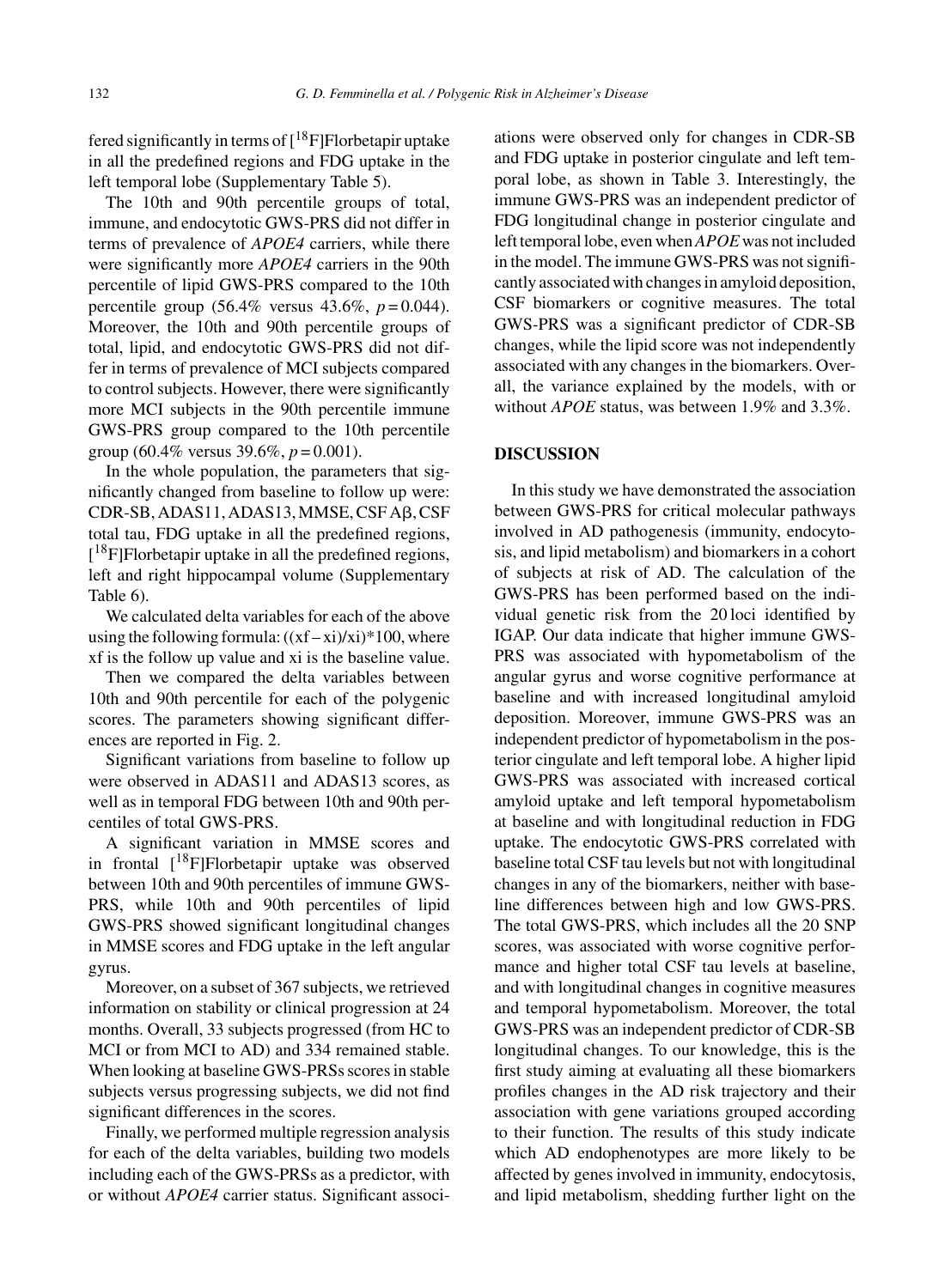

Fig. 2. Significant delta variables between 10th and 90th percentile of total, immune and lipid genome-wide significant PRS. Significant variations from baseline to follow up were observed in ADAS11 (A) and ADAS13 scores (B), as well as in temporal FDG (C) between 10th and 90th percentiles of total PRS. A significant variation in MMSE scores (D) and in frontal [18F]Florbetapir uptake (E) was observed between 10th and 90th percentiles of immune PRS, while high and low lipid PRS showed significant longitudinal changes in MMSE scores (F) and FDG uptake in the left angular gyrus (G).

possible mechanisms underlying the 20 genes function. Indeed, as an endophenotype is influenced by fewer genetic risk factors than the disease as a whole, it can provide important information about the biological pathway through which a gene might act [32].

Other studies have evaluated PRS in AD progression, based on the hypothesis that an aggregated genetic risk score could perform better than any individual variant. Escott-Price et al. have recently demonstrated that PRS analysis has a good pre-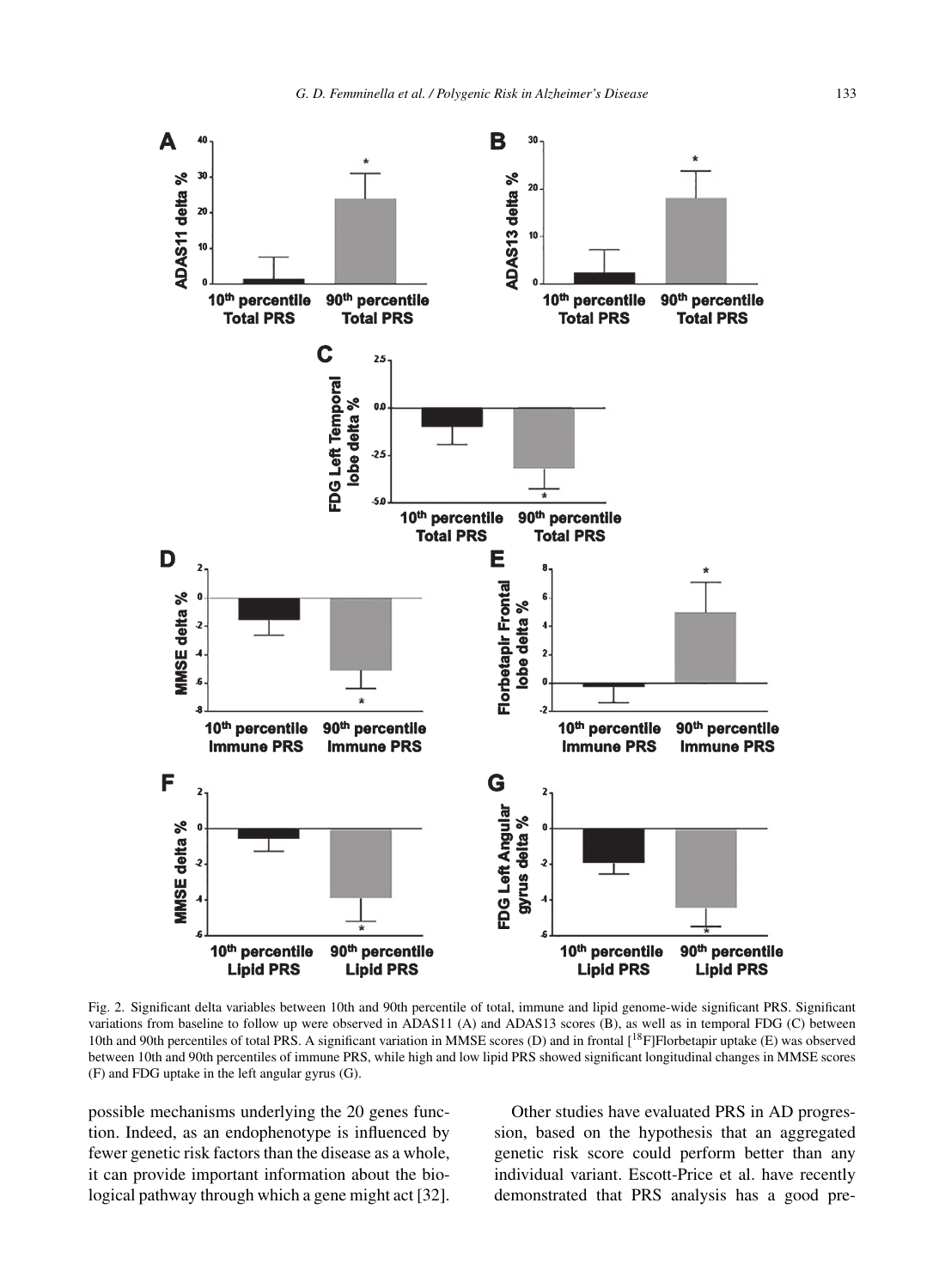|                        |                                                           | Model A (without <i>APOE</i> ) |                |                                                    | Model B (with <i>APOE</i> ) |                |  |  |  |
|------------------------|-----------------------------------------------------------|--------------------------------|----------------|----------------------------------------------------|-----------------------------|----------------|--|--|--|
|                        | β                                                         | 95% CI                         | R <sub>2</sub> | β                                                  | 95% CI                      | R <sub>2</sub> |  |  |  |
|                        | Regression coefficients for longitudinal CDR-SB variation |                                |                |                                                    |                             |                |  |  |  |
| Immune PRS             | 112.56                                                    | $-30.17, 255.29$               |                | 101.70                                             | $-40.90, 244.29$            |                |  |  |  |
| <b>Endocytotic PRS</b> | 78.28                                                     | $-71.59, 228.15$               |                | 62.59                                              | $-87.50, 212.68$            |                |  |  |  |
| Lipid PRS              | 182.96                                                    | $-18.36, 384.28$               |                | $167.47*$                                          | $-33.72, 368.65$            | 0.024          |  |  |  |
| <b>Total PRS</b>       | 119.34*                                                   | 19.48, 219.21                  | 0.020          | $106.30*$                                          | 5.72, 206.89                | 0.028          |  |  |  |
|                        |                                                           |                                |                | Regression coefficients for longitudinal variation |                             |                |  |  |  |
|                        | in FDG uptake in posterior cingulate                      |                                |                |                                                    |                             |                |  |  |  |
| Immune PRS             | $-5.26*$                                                  | $-10.31, -0.22$                | 0.020          | $-4.78$ <sup>+</sup>                               | $-9.81, 0.25$               | 0.033          |  |  |  |
| <b>Endocytotic PRS</b> | $-1.19$                                                   | $-6.47, 4.09$                  |                | $-0.54$                                            | $-5.81, 4.74$               |                |  |  |  |
| Lipid PRS              | $-0.82$                                                   | $-7.94, 6.29$                  |                | $-0.12*$                                           | $-7.21, 6.98$               | 0.025          |  |  |  |
| <b>Total PRS</b>       | $-3.28*$                                                  | $-6.73, 0.18$                  | 0.019          | $-2.76*$                                           | $-6.23, 0.70$               | 0.022          |  |  |  |
|                        | Regression coefficients for longitudinal variation        |                                |                |                                                    |                             |                |  |  |  |
|                        | in FDG uptake in left temporal lobe                       |                                |                |                                                    |                             |                |  |  |  |
| <b>Immune PRS</b>      | $-7.07*$                                                  | $-12.8, -1.34$                 | 0.020          | $-6.76*$                                           | $-12.50, -1.02$             | 0.024          |  |  |  |
| <b>Endocytotic PRS</b> | $-2.35$                                                   | $-8.35, 3.66$                  |                | $-1.92$                                            | $-7.95, 4.11$               |                |  |  |  |
| Lipid PRS              | $-4.11$                                                   | $-12.20, 3.99$                 |                | $-3.65$                                            | $-11.75, 4.46$              |                |  |  |  |
| <b>Total PRS</b>       | $-4.06$                                                   | $-7.99, -0.13$                 |                | $-3.74$                                            | $-7.70, 0.22$               |                |  |  |  |

Table 3 Effects of genome-wide significant PRSs on longitudinal cognitive and biomarker changes

All models are additionally adjusted for age and gender. ∗*p* < 0.05 and †*p* < 0.01 for the model. Significant PRS predictors within the model are in bold.

dictive value for AD in pathologically confirmed case-control series [33] and PRS have been validated in both Black and White populations [34]. PRS analysis has also suggested that sporadic late onset AD and familial and early onset forms might share a common genetic architecture and that in early onset cohorts the PRS is associated with CSF  $p$ -tau/A $\beta$ ratio [35]. A PRS has been associated with longitudinal hippocampal thinning in older adults [19], with  $CSF A\beta_{42}$  levels [20], and with plasma inflammatory biomarkers [21]. It has been demonstrated that PRS is associated with younger age of AD onset, worse cognitive performance over time, and worse biomarker profile [23] and, recently, with longitudinal cognitive decline in preclinical AD and MCI [26]. However, some authors, when considering a PRS based on nine AD-related risk loci, were not able to show a predictive role in progression from MCI to AD in four independent large cohorts [9]. Our study does not only explore the relationship between PRS and AD biomarkers but, by grouping the 20 risk loci according to their biological role, provides further evidence on the pathways underlying biomarkers changes in the AD continuum (Fig. 3).

Our immune GWS-PRS takes into account the cumulative genetic risk given by the known SNP in the following genes implicated in immune function: *CR1, INPP5D, MEF2C, HLA-DRB5/HLA-DRB1, EPHA1, CLU, MS4A6A, ABCA7,* and *CD33* [36–41]. In our dataset, higher immune GWS-PRS was

associated with worse cognitive profile and brain hypometabolism in the angular gyrus, as well as with longitudinal cortical amyloid accumulation. Moreover, it was a significant predictor of brain hypometabolism. Overall, while our data confirm the literature evidence of a strong relationship between brain immune function and  $\text{A}\beta$  accumulation, they also indicate an association with biomarkers of neurodegeneration and with cognitive status. In particular, while the association between mediators of neuroinflammation and  $\overrightarrow{AB}$  accumulation and aggregation in early AD stages is well established [42], recent preclinical evidence suggest that the same mediators are also associated with markers of neurodegeneration and with cognitive decline [43–45].

The lipid GWS-PRS score in our study considers the risk alleles of the following genes: *CLU, SORL1*, and *ABCA7* [46]. Our subjects with high lipid  $GWS-PRS$  showed increased cortical A $\beta$  levels at baseline and longitudinal brain hypometabolism, indicating that the influence of the three genetic risk variants included in our score is mainly exerted onto  $A\beta$  accumulation and brain metabolism. However, we would also have to consider the higher prevalence of *APOE4* carriers in the 90th percentile group of the lipid score. Moreover, probably because only three variants were included in the lipid GWS-PRS, its predictive value over longitudinal biomarker changes was not significant.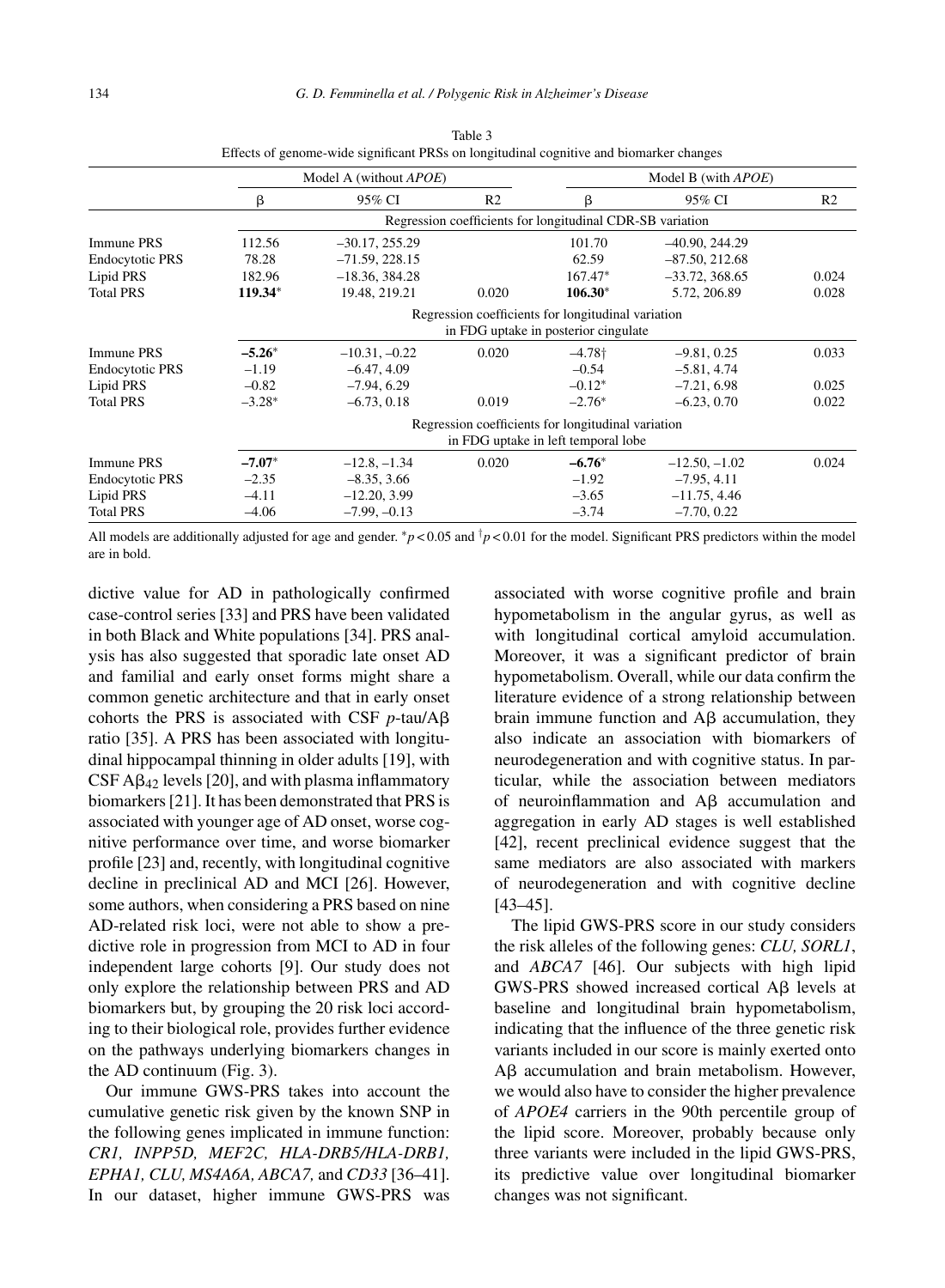

Fig. 3. Genes involved in the immune, lipid, and endocytotic pathways. Schematic representation of how the 20 genes grouped into the polygenic risk scores of immunity, lipid metabolism, and endocytosis might affect the amyloid cascade, neurofibrillary tangles (NFT) formation and neuroinflammation in AD (see text for details on genes function).

The endocytotic GWS-PRS is made of cumulative risk from gene variants in: *BIN1, CD2AP, EPHA1, PICALM, SORL1*, and *CD33* [32, 47, 48]. Probably due to the cumulative effect of the different genes on tau pathology, our endocytotic GWS-PRS showed a significant direct correlation with baseline CSF tau levels in this cohort, despite the small number of subjects for whom CSF data was available.

Some of the known risk variants have not been included in the pathway-specific GWS-PRS but are part of the total GWS-PRS we used in our study. These include: *NME8, ZCWPW1, PTK2B, CELF1, FERMT2, SLC24A4,* and *CASS4* [36, 38, 49–52]. The total GWS-PRS, considering all the genes variants, provides with information related to the cumulative effects of the 20 genes. In our cohort, higher total GWS-PRS was associated with worse cognitive measures, increased  $[18F]F$ lorbetapir uptake and higher CSF tau levels, as well as with longitudinal cognitive decline and brain hypometabolism. All the aspects of AD pathology are associated with total GWS-PRS, as expected, as this score carries risk from all genes, involved in multiple pathways and overlapping functions.

Although a total GWS-PRS can help stratifying patients according to their cumulative genetic risk, our data suggest that for enrichment strategies in clinical trials the use of specific GWS-PRS looking at the different pathways (immunity, lipid metabolism, endocytosis) might be more effective in selecting the appropriate populations for specific treatment and thus reducing the number of subjects needed to test a specific outcome. Although the associations identified between our GWS-PRS and biomarkers were small, accounting for 1.9%–3.3% of the variance within the population, these effect sizes are consistent with other biomarker studies assessing polygenic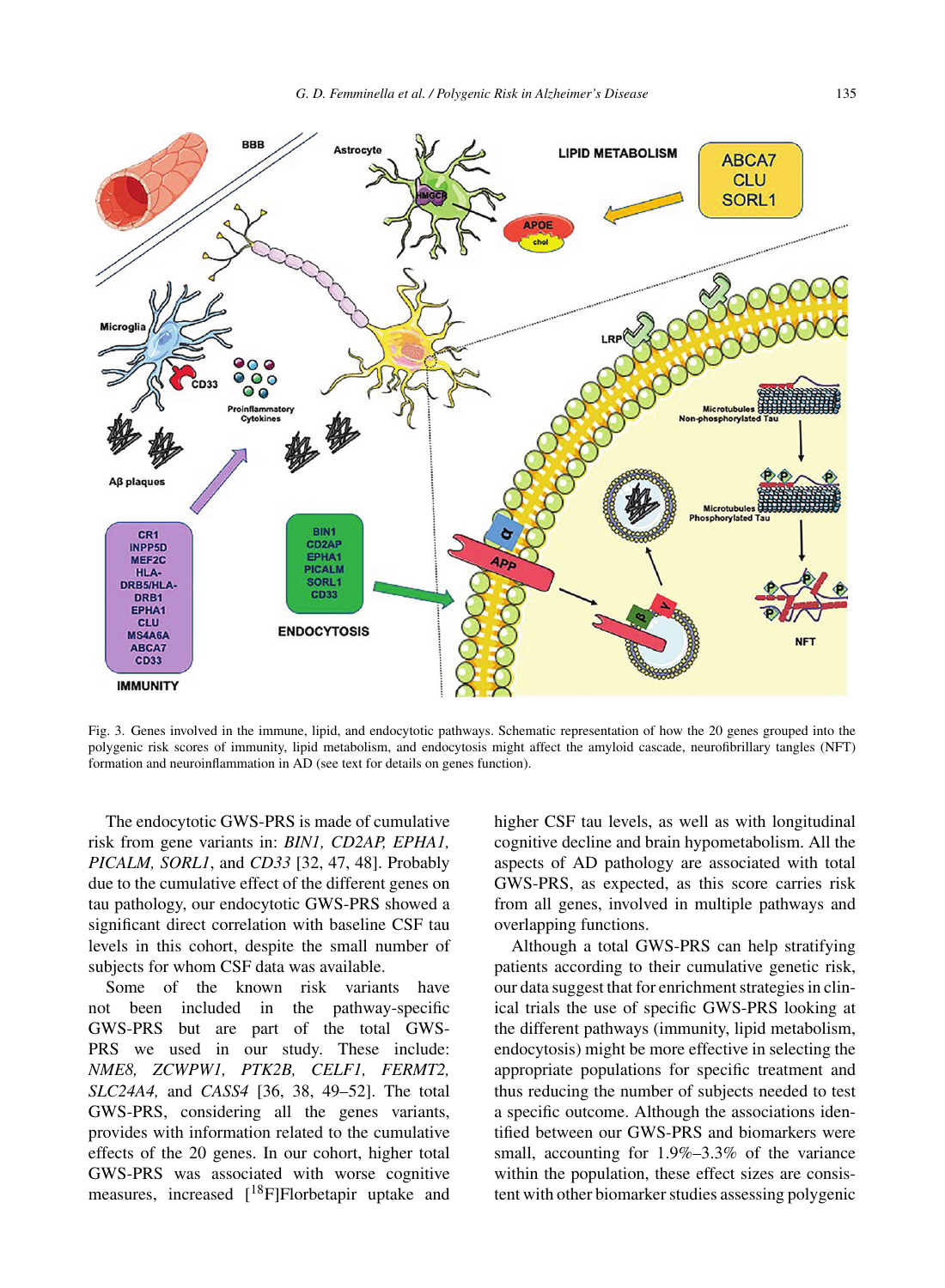scores [53]. With an approach widely used by other researchers in different fields [54, 55], we stratified our cohort in percentiles of GWS-PRS and compared the bottom (10th percentile) and top (90th percentile) ends of the distribution of GWS-PRS in order to evaluate the differences between subjects in low or high risk categories. Because PRS provide a measure of relative risk for a condition, the percentile value for the individual subject might be more meaningful [56]. Indeed, studies utilizing PRS for targeting specific treatments have shown that for highly prevalent conditions, precision can be better than one in two for the top decile, and most patients will benefit from treatment, so that over half of preventable events can be avoided by targeting just the high-risk decile [57].

While some of the strengths of using the ADNI database are the large sample size, the standardized methodology and detailed biomarkers information, one of the limitations of the present study is that not all measures were available for all biomarkers at the time of data access. In particular, while cognitive data were available on the whole cohort, imaging data were available on a varying subset of subjects according to the modality. Moreover, a 2-year follow up might be too short to look at significant changes associated with genetic risk variants. Indeed, based on available data, 9.5% of the subjects progressed at 2 years and there was no difference in baseline GWS-PRS between stable and progressing participants. However, a longer follow up, as reported by Mormino et al. and others, might have outlined significant longitudinal associations between PRSs and clinical conversion [26, 53]. In addition to that, some of the 20 genes have overlapping functions, thus the results of one PRS are not independent from another PRS. Moreover, replicating these results in larger longitudinal cohorts and expanding the PRS calculation to include novel SNPs would allow for a better understanding of the endophenotypes associated with early changes in AD biomarkers in presymptomatic subjects.

In conclusion, this study highlights that polygenic risk scores can be a good indicator of AD-related changes in biomarkers and cognitive function in a population of HC and MCI subjects with varying degrees of AD risk. In particular, specific risk scores based on the function of genes are associated with different endophenotypes that characterize the AD continuum. This study highlights the influence of different pathways (inflammation, endocytosis, and lipid metabolism) on different pathological process in AD. This is the first study highlighting that immune

pathway may influence neurodegeneration affecting amyloid independent pathway, while lipid pathway may be influencing AD through amyloid dependent pathway. These findings underline the importance of enrichment strategies for clinical trials evaluating specific biomarkers for specific treatment. This also highlights the importance of evaluating different pathways further to better understand how different therapeutic strategies could be employed in subsets of AD populations. This also implies that for an effective therapeutic strategy in AD, it may be essential to target immunity, endocytosis, and lipid metabolic pathways.

# **ACKNOWLEDGMENTS**

Data collection and sharing for this project was funded by the Alzheimer's Disease Neuroimaging Initiative (ADNI) (National Institutes of Health Grant U01 AG024904) and DOD ADNI (Department of Defense award number W81XWH-12-2-0012). ADNI is funded by the National Institute on Aging, the National Institute of Biomedical Imaging and Bioengineering, and through generous contributions from the following: AbbVie, Alzheimer's Association; Alzheimer's Drug Discovery Foundation; Araclon Biotech; BioClinica, Inc.; Biogen; Bristol-Myers Squibb Company; CereSpir, Inc.; Cogstate; Eisai Inc.; Elan Pharmaceuticals, Inc.; Eli Lilly and Company; EuroImmun; F. Hoffmann-La Roche Ltd and its affiliated company Genentech, Inc.; Fujirebio; GE Healthcare; IXICO Ltd.; Janssen Alzheimer Immunotherapy Research & Development, LLC.; Johnson & Johnson Pharmaceutical Research & Development LLC.; Lumosity; Lundbeck; Merck & Co., Inc.; Meso Scale Diagnostics, LLC.; NeuroRx Research; Neurotrack Technologies; Novartis Pharmaceuticals Corporation; Pfizer Inc.; Piramal Imaging; Servier; Takeda Pharmaceutical Company; and Transition Therapeutics. The Canadian Institutes of Health Research is providing funds to support ADNI clinical sites in Canada. Private sector contributions are facilitated by the Foundation for the National Institutes of Health (<https://www.fnih.org>). The grantee organization is the Northern California Institute for Research and Education, and the study is coordinated by the Alzheimer's Therapeutic Research Institute at the University of Southern California. ADNI data are disseminated by the Laboratory for Neuro Imaging at the University of Southern California.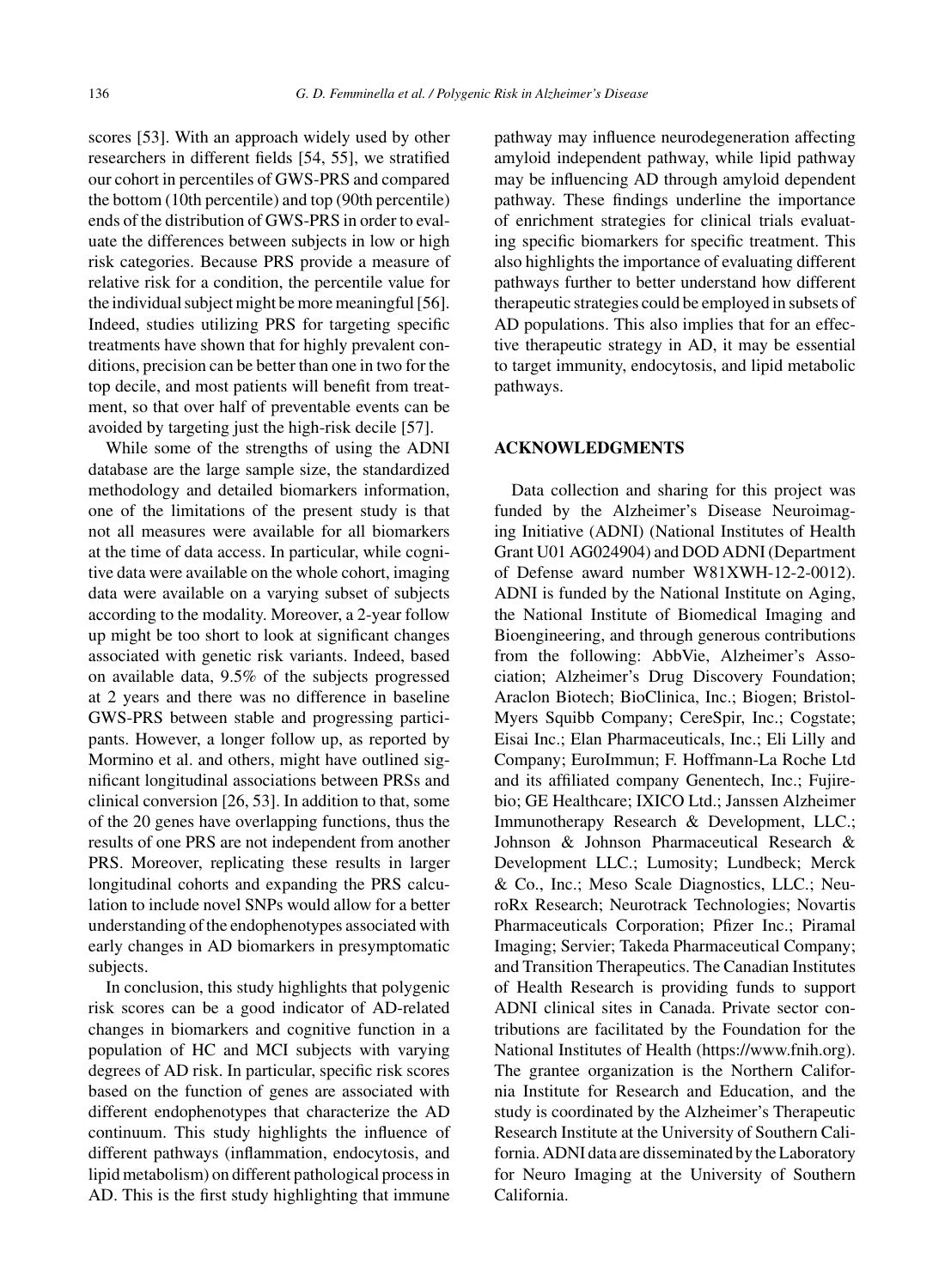The data that support the findings of this study are available from the corresponding author upon reasonable request.

Authors' disclosures available online (https:// www.j-alz.com/manuscript-disclosures/20-0578r2).

# **SUPPLEMENTARY MATERIAL**

The supplementary material is available in the electronic version of this article: [https://dx.doi.org/](https://dx.doi.org/10.3233/JAD-200578) 10.3233/JAD-200578.

#### **REFERENCES**

- [1] Mosconi L (2005) Brain glucose metabolism in the early and specific diagnosis of Alzheimer's disease. FDG-PET studies in MCI and AD. *Eur J Nucl Med Mol Imaging* **32**, 486-510.
- [2] World Health Organization, Global Dementia Observatory, [https://www.who.int/mental](https://www.who.int/mental_health/neurology/dementia/GDO/en/) health/neurology/dementia/ GDO/en/.
- [3] Bettens K, Sleegers K, Van Broeckhoven C (2013) Genetic insights in Alzheimer's disease. *Lancet Neurol* **12**, 92-104.
- [4] Scheltens P, Blennow K, Breteler MM, de Strooper B, Frisoni GB, Salloway S, Van der Flier WM (2016) Alzheimer's disease. *Lancet* **388**, 505-517.
- [5] Espinosa A, Alegret M, Valero S, Vinyes-Junque G, Hernandez I, Mauleon A, Rosende-Roca M, Ruiz A, Lopez O, Tarraga L, Boada M (2013) A longitudinal follow-up of 550 mild cognitive impairment patients: Evidence for large conversion to dementia rates and detection of major risk factors involved. *J Alzheimers Dis* **34**, 769-780.
- [6] Weiner MW, Veitch DP, Aisen PS, Beckett LA, Cairns NJ, Green RC, Harvey D, Jack CR, Jr., Jagust W, Morris JC, Petersen RC, Saykin AJ, Shaw LM, Toga AW, Trojanowski JQ, Alzheimer's Disease Neuroimaging Initiative (2017) Recent publications from the Alzheimer's Disease Neuroimaging Initiative: Reviewing progress toward improved AD clinical trials. *Alzheimers Dement* **13**, e1-e85.
- [7] Gainotti G (2010) Origins, controversies and recent developments of the MCI construct. *Curr Alzheimer Res* **7**, 271-279.
- [8] Drago V, Babiloni C, Bartres-Faz D, Caroli A, Bosch B, Hensch T, Didic M, Klafki HW, Pievani M, Jovicich J, Venturi L, Spitzer P, Vecchio F, Schoenknecht P, Wiltfang J, Redolfi A, Forloni G, Blin O, Irving E, Davis C, Hardemark HG, Frisoni GB (2011) Disease tracking markers for Alzheimer's disease at the prodromal (MCI) stage. *J Alzheimers Dis* **26 Suppl 3**, 159-199.
- [9] Lacour A, Espinosa A, Louwersheimer E, Heilmann S, Hernandez I, Wolfsgruber S, Fernandez V, Wagner H, Rosende-Roca M, Mauleon A, Moreno-Grau S, Vargas L, Pijnenburg YA, Koene T, Rodriguez-Gomez O, Ortega G, Ruiz S, Holstege H, Sotolongo-Grau O, Kornhuber J, Peters O, Frolich L, Hull M, Ruther E, Wiltfang J, Scherer M, Riedel-Heller S, Alegret M, Nothen MM, Scheltens P, Wagner M, Tarraga L, Jessen F, Boada M, Maier W, van der Flier WM, Becker T, Ramirez A, Ruiz A (2017) Genomewide significant risk factors for Alzheimer's disease: Role in progression to dementia due to Alzheimer's disease among

subjects with mild cognitive impairment. *Mol Psychiatry* **22**, 153-160.

- [10] Barber IS, Braae A, Clement N, Patel T, Guetta-Baranes T, Brookes K, Medway C, Chappell S, Guerreiro R, Bras J, [Hernandez](https://www.j-alz.com/manuscript-disclosures/20-0578r2) [D,](https://www.j-alz.com/manuscript-disclosures/20-0578r2) [Singleton](https://www.j-alz.com/manuscript-disclosures/20-0578r2) [A,](https://www.j-alz.com/manuscript-disclosures/20-0578r2) [Hardy](https://www.j-alz.com/manuscript-disclosures/20-0578r2) [J,](https://www.j-alz.com/manuscript-disclosures/20-0578r2) [Mann](https://www.j-alz.com/manuscript-disclosures/20-0578r2) [DM](https://www.j-alz.com/manuscript-disclosures/20-0578r2), Consortium A, Morgan K (2017) Mutation analysis of sporadic early-onset Alzheimer's disease using the NeuroX array. *Neurobiol Aging* **49**, 215.e1-215.e8.
- [11] Karch CM, Cruchaga C, Goate AM (2014) Alzheimer's disease genetics: From the bench to the clinic. *Neuron* **83**, 11-26.
- [12] Harold D, Abraham R, Hollingworth P, Sims R, Gerrish A, Hamshere ML, Pahwa JS, Moskvina V, Dowzell K, Williams A, Jones N, Thomas C, Stretton A, Morgan AR, Lovestone S, Powell J, Proitsi P, Lupton MK, Brayne C, Rubinsztein DC, Gill M, Lawlor B, Lynch A, Morgan K, Brown KS, Passmore PA, Craig D, McGuinness B, Todd S, Holmes C, Mann D, Smith AD, Love S, Kehoe PG, Hardy J, Mead S, Fox N, Rossor M, Collinge J, Maier W, Jessen F, Schurmann B, Heun R, van den Bussche H, Heuser I, Kornhuber J, Wiltfang J, Dichgans M, Frolich L, Hampel H, Hull M, Rujescu D, Goate AM, Kauwe JS, Cruchaga C, Nowotny P, Morris JC, Mayo K, Sleegers K, Bettens K, Engelborghs S, De Deyn PP, Van Broeckhoven C, Livingston G, Bass NJ, Gurling H, McQuillin A, Gwilliam R, Deloukas P, Al-Chalabi A, Shaw CE, Tsolaki M, Singleton AB, Guerreiro R, Muhleisen TW, Nothen MM, Moebus S, Jockel KH, Klopp N, Wichmann HE, Carrasquillo MM, Pankratz VS, Younkin SG, Holmans PA, O'Donovan M, Owen MJ, Williams J (2009) Genome-wide association study identifies variants at CLU and PICALM associated with Alzheimer's disease. *Nat Genet* **41**, 1088-1093.
- [13] Lambert JC, Ibrahim-Verbaas CA, Harold D, Naj AC, Sims R, Bellenguez C, DeStafano AL, Bis JC, Beecham GW, Grenier-Boley B, et al. (2013) Meta-analysis of 74,046 individuals identifies 11 new susceptibility loci for Alzheimer's disease. *Nat Genet* **45**, 1452-1458.
- [14] Tosto G, Reitz C (2013) Genome-wide association studies in Alzheimer's disease: A review.*Curr Neurol Neurosci Rep* **13**, 381.
- [15] Seshadri S, Fitzpatrick AL, Ikram MA, DeStefano AL, Gudnason V, Boada M, Bis JC, Smith AV, Carassquillo MM, Lambert JC, Harold D, Schrijvers EM, Ramirez-Lorca R, Debette S, Longstreth WT, Jr., Janssens AC, Pankratz VS, Dartigues JF, Hollingworth P, Aspelund T, Hernandez I, Beiser A, Kuller LH, Koudstaal PJ, Dickson DW, Tzourio C, Abraham R, Antunez C, Du Y, Rotter JI, Aulchenko YS, Harris TB, Petersen RC, Berr C, Owen MJ, Lopez-Arrieta J, Varadarajan BN, Becker JT, Rivadeneira F, Nalls MA, Graff-Radford NR, Campion D, Auerbach S, Rice K, Hofman A, Jonsson PV, Schmidt H, Lathrop M, Mosley TH, Au R, Psaty BM, Uitterlinden AG, Farrer LA, Lumley T, Ruiz A, Williams J, Amouyel P, Younkin SG, Wolf PA, Launer LJ, Lopez OL, van Duijn CM, Breteler MM, CHARGE Consortium; GERAD1 Consortium; EADI1 Consortium (2010) Genome-wide analysis of genetic loci associated with Alzheimer disease. *JAMA* **303**, 1832-1840.
- [16] Naj AC, Jun G, Beecham GW, Wang LS, Vardarajan BN, Buros J, Gallins PJ, Buxbaum JD, Jarvik GP, Crane PK, et al. (2011) Common variants at MS4A4/MS4A6E, CD2AP, CD33 and EPHA1 are associated with late-onset Alzheimer's disease. *Nat Genet* **43**, 436-441.
- [17] Kunkle BW, Grenier-Boley B, Sims R, Bis JC, Damotte V, Naj AC, Boland A, Vronskaya M, van der Lee SJ, Amlie-Wolf A, et al. (2019) Author Correction: Genetic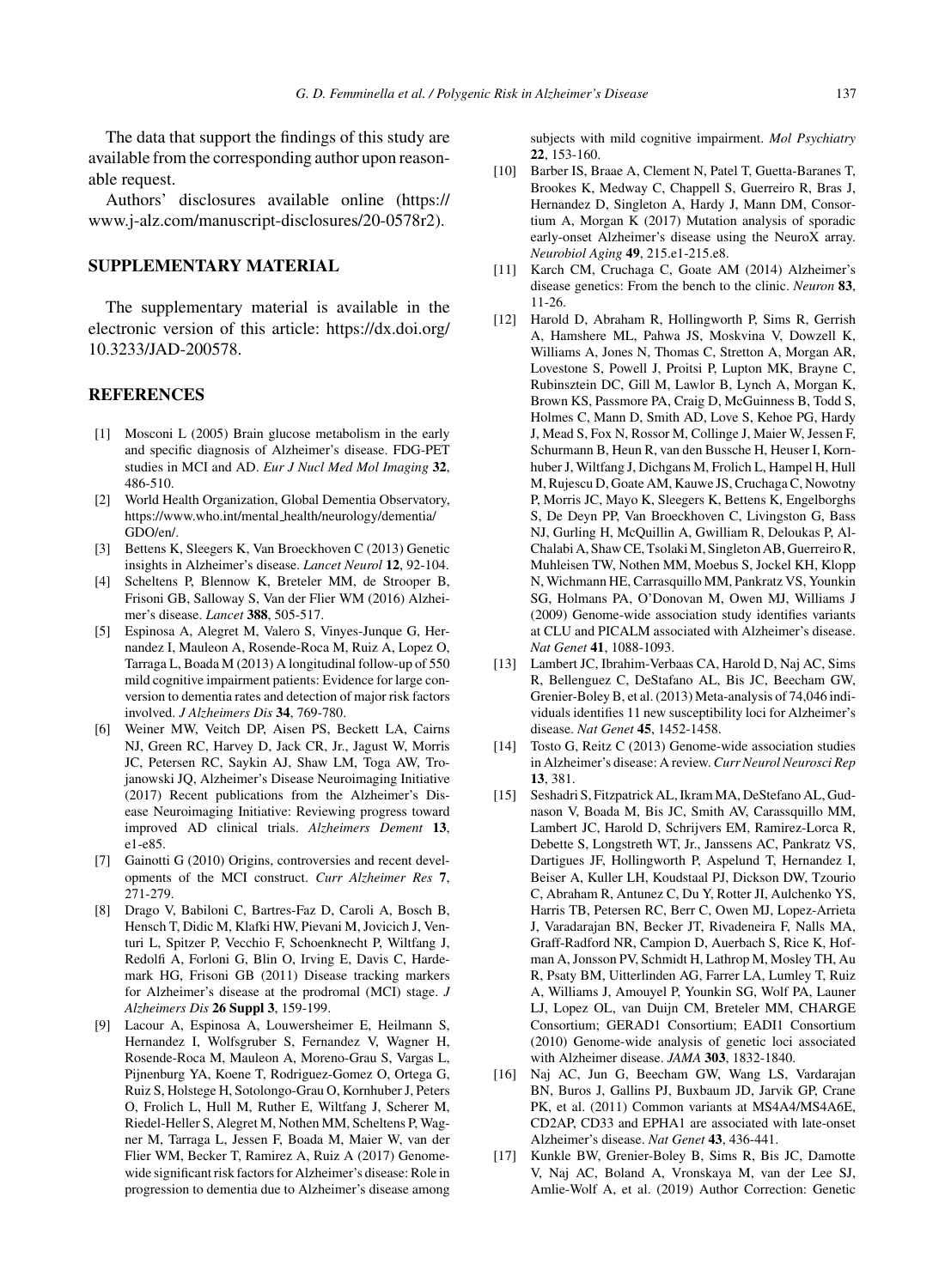meta-analysis of diagnosed Alzheimer's disease identifies new risk loci and implicates Abeta, tau, immunity and lipid processing. *Nat Genet* **51**, 1423-1424.

- [18] Jansen IE, Savage JE, Watanabe K, Bryois J, Williams DM, Steinberg S, Sealock J, Karlsson IK, Hagg S, Athanasiu L, Voyle N, Proitsi P, Witoelar A, Stringer S, Aarsland D, Almdahl IS, Andersen F, Bergh S, Bettella F, Bjornsson S, Braekhus A, Brathen G, de Leeuw C, Desikan RS, Djurovic S, Dumitrescu L, Fladby T, Hohman TJ, Jonsson PV, Kiddle SJ, Rongve A, Saltvedt I, Sando SB, Selbaek G, Shoai M, Skene NG, Snaedal J, Stordal E, Ulstein ID, Wang Y, White LR, Hardy J, Hjerling-Leffler J, Sullivan PF, van der Flier WM, Dobson R, Davis LK, Stefansson H, Stefansson K, Pedersen NL, Ripke S, Andreassen OA, Posthuma D (2019) Genome-wide meta-analysis identifies new loci and functional pathways influencing Alzheimer's disease risk. *Nat Genet* **51**, 404-413.
- [19] Harrison TM, Mahmood Z, Lau EP, Karacozoff AM, Burggren AC, Small GW, Bookheimer SY (2016) An Alzheimer's disease genetic risk score predicts longitudinal thinning of hippocampal complex subregions in healthy older adults. *eNeuro* **3**, ENEURO.0098-16.2016.
- [20] Martiskainen H, Helisalmi S, Viswanathan J, Kurki M, Hall A, Herukka SK, Sarajarvi T, Natunen T, Kurkinen KM, Huovinen J, Makinen P, Laitinen M, Koivisto AM, Mattila KM, Lehtimaki T, Remes AM, Leinonen V, Haapasalo A, Soininen H, Hiltunen M (2015) Effects of Alzheimer's disease-associated risk loci on cerebrospinal fluid biomarkers and disease progression: A polygenic risk score approach. *J Alzheimers Dis* **43**, 565-573.
- [21] Morgan AR, Touchard S, O'Hagan C, Sims R, Majounie E, Escott-Price V, Jones L, Williams J, Morgan BP (2017) The correlation between inflammatory biomarkers and polygenic risk score in Alzheimer's disease. *J Alzheimers Dis* **56**, 25-36.
- [22] Chaudhury S, Patel T, Barber IS, Guetta-Baranes T, Brookes KJ, Chappell S, Turton J, Guerreiro R, Bras J, Hernandez D, Singleton A, Hardy J, Mann D, ARUK Consortium, Morgan K (2018) Polygenic risk score in postmortem diagnosed sporadic early-onset Alzheimer's disease. *Neurobiol Aging* **62**, 244 e241-244 e248.
- [23] Desikan RS, Fan CC, Wang Y, Schork AJ, Cabral HJ, Cupples LA, Thompson WK, Besser L, Kukull WA, Holland D, Chen CH, Brewer JB, Karow DS, Kauppi K, Witoelar A, Karch CM, Bonham LW, Yokoyama JS, Rosen HJ, Miller BL, Dillon WP, Wilson DM, Hess CP, Pericak-Vance M, Haines JL, Farrer LA, Mayeux R, Hardy J, Goate AM, Hyman BT, Schellenberg GD, McEvoy LK, Andreassen OA, Dale AM (2017) Genetic assessment of age-associated Alzheimer disease risk: Development and validation of a polygenic hazard score. *PLoS Med* **14**, e1002258.
- [24] Escott-Price V, Sims R, Bannister C, Harold D, Vronskaya M, Majounie E, Badarinarayan N; GERAD/PERADES; IGAP consortia; Morgan K, Passmore P, Holmes C, Powell J, Brayne C, Gill M, Mead S, Goate A, Cruchaga C, Lambert JC, van Duijn C, Maier W, Ramirez A, Holmans P, Jones L, Hardy J, Seshadri S, Schellenberg GD, Amouyel P, Williams J (2015) Common polygenic variation enhances risk prediction for Alzheimer's disease. *Brain* **138**, 3673- 3684.
- [25] Chouraki V, Reitz C, Maury F, Bis JC, Bellenguez C, Yu L, Jakobsdottir J, Mukherjee S, Adams HH, Choi SH, Larson EB, Fitzpatrick A, Uitterlinden AG, de Jager PL, Hofman A, Gudnason V, Vardarajan B, Ibrahim-Verbaas C, van der Lee SJ, Lopez O, Dartigues JF, Berr C, Amouyel P, Bennett

DA, van Duijn C, DeStefano AL, Launer LJ, Ikram MA, Crane PK, Lambert JC, Mayeux R, Seshadri S, International Genomics of Alzheimer's Project (2016) Evaluation of a genetic risk score to improve risk prediction for Alzheimer's disease. *J Alzheimers Dis* **53**, 921-932.

- [26] Tan CH, Hyman BT, Tan JJX, Hess CP, Dillon WP, Schellenberg GD, Besser LM, Kukull WA, Kauppi K, McEvoy LK, Andreassen OA, Dale AM, Fan CC, Desikan RS (2017) Polygenic hazard scores in preclinical Alzheimer disease. *Ann Neurol* **82**, 484-488.
- [27] Caspers S, Rockner ME, Jockwitz C, Bittner N, Teumer A, Herms S, Hoffmann P, Nothen MM, Moebus S, Amunts K, Cichon S, Muhleisen TW (2020) Pathway-specific genetic risk for Alzheimer's disease differentiates regional patterns of cortical atrophy in older adults. *Cereb Cortex* **30**, 801- 811.
- [28] Darst BF, Koscik RL, Racine AM, Oh JM, Krause RA, Carlsson CM, Zetterberg H, Blennow K, Christian BT, Bendlin BB, Okonkwo OC, Hogan KJ, Hermann BP, Sager MA, Asthana S, Johnson SC, Engelman CD (2017) Pathway-specific polygenic risk scores as predictors of amyloid-beta deposition and cognitive function in a sample at increased risk for Alzheimer's disease. *J Alzheimers Dis* **55**, 473-484.
- [29] Sabuncu MR, Buckner RL, Smoller JW, Lee PH, Fischl B, Sperling RA, Alzheimer's Disease Neuroimaging Initiative (2012) The association between a polygenic Alzheimer score and cortical thickness in clinically normal subjects. *Cereb Cortex* **22**, 2653-2661.
- [30] Landau S, Jagust W (2011) UC Berkeley FDG MetaROI methods. Alzheimer's Disease Neuroimaging Initiative.
- [31] Landau S, Jagust W. (2015) Florbetapir processing methods. Alzheimer's Disease Neuroimaging Initiative.
- [32] Chouraki V, Seshadri S (2014) Genetics of Alzheimer's disease. *Adv Genet* **87**, 245-294.
- [33] Escott-Price V, Myers AJ, Huentelman M, Hardy J (2017) Polygenic risk score analysis of pathologically confirmed Alzheimer disease. *Ann Neurol* **82**, 311-314.
- [34] Marden JR, Mayeda ER, Walter S, Vivot A, Tchetgen Tchetgen EJ, Kawachi I, Glymour MM (2016) Using an Alzheimer disease polygenic risk score to predict memory decline in black and white Americans over 14 years of follow-up. *Alzheimer Dis Assoc Disord* **30**, 195-202.
- [35] Cruchaga C, Del-Aguila JL, Saef B, Black K, Fernandez MV, Budde J, Ibanez L, Deming Y, Kapoor M, Tosto G, Mayeux RP, Holtzman DM, Fagan AM, Morris JC, Bateman RJ, Goate AM, Dominantly Inherited Alzheimer Network (DIAN); Disease Neuroimaging Initiative (ADNI); NIA-LOAD family study; Harari O (2018) Polygenic risk score of sporadic late-onset Alzheimer's disease reveals a shared architecture with the familial and early-onset forms. *Alzheimers Dement* **14**, 205-214.
- [36] Karch CM, Goate AM (2015) Alzheimer's disease risk genes and mechanisms of disease pathogenesis. *Biol Psychiatry* **77**, 43-51.
- [37] Zhu XC, Yu JT, Jiang T, Wang P, Cao L, Tan L (2015) CR1 in Alzheimer's disease. *Mol Neurobiol* **51**, 753-765.
- [38] Stage E, Duran T, Risacher SL, Goukasian N, Do TM, West JD, Wilhalme H, Nho K, Phillips M, Elashoff D, Saykin AJ, Apostolova LG (2016) The effect of the top 20 Alzheimer disease risk genes on gray-matter density and FDG PET brain metabolism. *Alzheimers Dement (Amst)* **5**, 53-66.
- [39] Wang HF, Tan L, Hao XK, Jiang T, Tan MS, Liu Y, Zhang DQ, Yu JT, Alzheimer's Disease Neuroimaging Initiative (2015) Effect of EPHA1 genetic variation on cere-